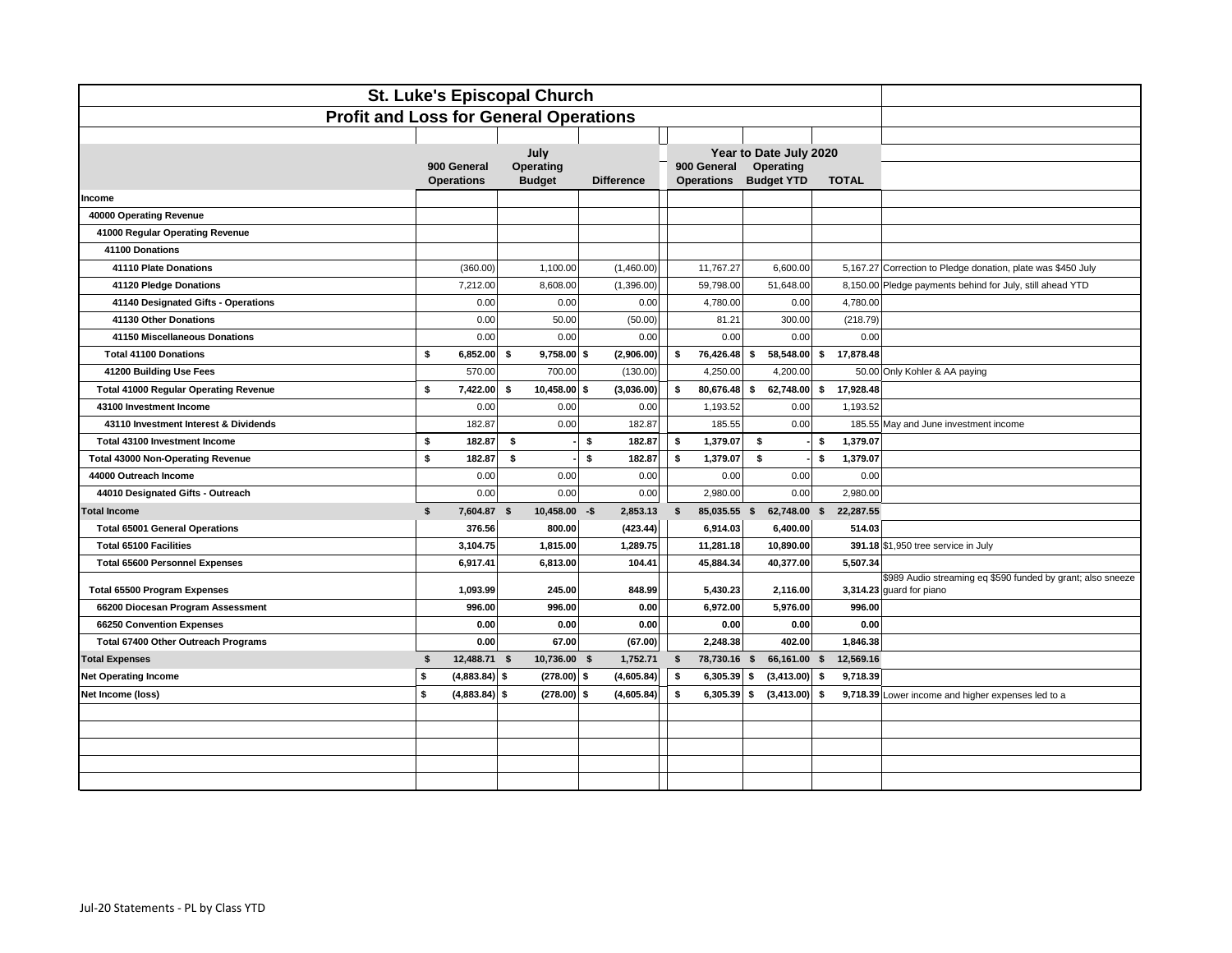| St. Luke's Episcopal Church                                       |                                      |                           |                                         |                                              |                                      |                              |              |  |
|-------------------------------------------------------------------|--------------------------------------|---------------------------|-----------------------------------------|----------------------------------------------|--------------------------------------|------------------------------|--------------|--|
| <b>Balance Sheet</b>                                              |                                      |                           |                                         |                                              |                                      |                              |              |  |
| As of July 31, 2020                                               |                                      |                           |                                         |                                              |                                      |                              |              |  |
| <b>ASSETS</b>                                                     | As of July 31, As of Dec 31,<br>2020 | <b>Total</b><br>2019 (PP) | Change<br><b>LIABILITIES AND EQUITY</b> |                                              | As of July 31, As of Dec 31,<br>2020 | <b>Total</b><br>2019 (PP)    | Change       |  |
| <b>Current Assets</b>                                             |                                      |                           |                                         | Liabilities                                  |                                      |                              |              |  |
| <b>Bank Accounts</b>                                              |                                      |                           |                                         | <b>Current Liabilities</b>                   |                                      |                              |              |  |
| 10001 U.S. National Bank                                          | $\Omega$                             | $\mathbf 0$               | $\Omega$                                | <b>Accounts Payable</b>                      |                                      |                              |              |  |
| 10002 US Bank - Springwater                                       | $\mathbf 0$                          | $\mathbf 0$               | $\Omega$                                | 20000 Accounts Payable                       |                                      |                              |              |  |
| 10003 Petty Cash                                                  | 200                                  | 200                       | 0                                       | <b>Total Accounts Payable</b>                |                                      |                              |              |  |
| 10004 Clergy Discretionary Checking                               | 1,783                                | 716                       | 1,067                                   | <b>Credit Cards</b>                          |                                      |                              |              |  |
| 10010 OnPoint Checking                                            | 34,363                               | 37,572                    | (3,208)                                 | U S Bank Visa                                |                                      |                              |              |  |
| 10015 On Point Business Savings                                   | 5                                    | 5                         | $\overline{0}$                          | <b>Total Credit Cards</b>                    |                                      |                              |              |  |
| <b>Total Bank Accounts</b>                                        | 36.351                               | $38,493$ \$               | (2, 142)                                |                                              |                                      |                              |              |  |
| <b>Accounts Receivable</b>                                        |                                      |                           |                                         |                                              |                                      |                              |              |  |
| 11000 Accounts Receivable                                         | $\Omega$                             | $\overline{0}$            | $\Omega$                                |                                              |                                      |                              |              |  |
| <b>Total Accounts Receivable</b>                                  | $\mathbf{0}$                         | $\mathbf{0}$              | \$                                      |                                              |                                      |                              |              |  |
| <b>Other Current Assets</b>                                       |                                      |                           |                                         | <b>Other Current Liabilities</b>             |                                      |                              |              |  |
| 10500 Investment Accounts                                         | $\Omega$                             | $\overline{0}$            | $\overline{0}$                          | 24100 Accrued Leave and Payroll              |                                      |                              |              |  |
| 10510 Malcolm Fund - Cash                                         | $\Omega$                             | $\overline{4}$            | $-4$                                    | 24300 Pass-Thru Donations                    | 50.00                                | 59.97                        | (10)         |  |
| 10520 Malcolm Fund - Long Term                                    | $\Omega$                             | 3                         | $-3$                                    | 25400 Other Current Liabilities              |                                      |                              |              |  |
| 10530 REM Investment Fund                                         |                                      | 3                         | $-3$                                    | 25410 Unredemeed Groupons                    |                                      |                              |              |  |
| 10540 Rene' Bozarth Memorial Endow.                               | $\mathbf 0$                          | $\mathbf 0$               | <sub>0</sub>                            | <b>Total 25400 Other Current Liabilities</b> |                                      |                              |              |  |
| <b>Total 10500 Investment Accounts</b>                            | $\mathbf 0$                          |                           | 95<br>(9)                               | <b>Total Other Current Liabilities</b>       | \$<br>50                             | \$<br>$60$ \$                | (10)         |  |
| 11520 Diocese Acct Malcolm STIF                                   | 10,781                               | 10,200                    | 581                                     | <b>Total Current Liabilities</b>             | \$<br>50 <sup> </sup>                | $\pmb{\mathsf{s}}$<br>$60$ s | (10)         |  |
| 11530 Diocese Acct REM Rector Ed STIF                             | 13,535                               | 12,806                    | 729                                     |                                              |                                      |                              |              |  |
| 11540 Diocese Bozarth Labryinth STIF                              | 2,217                                | 797                       | 1,419                                   |                                              |                                      |                              |              |  |
| 13000 Prepaid Expenses                                            |                                      | $\Omega$                  | $\overline{0}$                          | <b>Long-Term Liabilities</b>                 |                                      |                              |              |  |
| 17520 Diocese Malcolm DIF                                         | 40,000                               | 40,000                    | 0                                       | 27200 Other Liabilities                      |                                      |                              |              |  |
| 17530 Diocese Acct REM Rector Ed DIF                              | 92,000                               | 92,000                    | $\mathbf{0}$                            | <b>Property Fund Balance</b>                 |                                      |                              |              |  |
| 17540 Diocese Bozarth Labryinth DIF                               | 25,000                               | 25,000                    | $\mathbf{0}$                            | <b>Total Long-Term Liabilities</b>           | \$                                   | \$                           | \$           |  |
| <b>Undeposited Funds</b>                                          | $\Omega$                             | $\Omega$                  | $\Omega$                                | <b>Total Liabilities</b>                     | \$<br>50                             | \$<br>$60$ \$                | (10)         |  |
| <b>Total Other Current Assets</b>                                 | 183,533                              | 180,812                   | 2,720<br>\$<br>578                      |                                              |                                      |                              |              |  |
| <b>Total Current Assets</b>                                       | 219,884                              | 219,305                   | - 1                                     |                                              |                                      |                              |              |  |
| <b>Fixed Assets</b>                                               |                                      |                           | 0                                       |                                              |                                      |                              |              |  |
| 15700 Improvements - Land<br>17100 Accum Depr - Land Improvements | 16,500<br>(458)                      | 16,500<br>(458)           | <sub>0</sub>                            |                                              |                                      |                              |              |  |
| <b>Building / Improvements</b>                                    | 832,242                              | 832,242                   | <sub>0</sub>                            | Equity<br>3000 Opening Bal Equity            | $\Omega$                             | $\Omega$                     | $\Omega$     |  |
| <b>Building Contents</b>                                          | 139,706                              | 139,706                   | $\Omega$                                | 3200 Perm. Restricted Net Assets             | 25,000                               | 25,000                       | $\Omega$     |  |
| Columbarium                                                       | 20,907                               | 8,490                     | 12,417                                  | 3300 Temp Restricted Net Assets              | 120,174                              | 120,174                      | $\mathbf 0$  |  |
| <b>Furniture &amp; Equipment</b>                                  | 2,180                                | 2,180                     | $\overline{0}$                          | 3900 Unrestricted Net Assets                 | 84,741                               | 84,741                       | $\Omega$     |  |
| Labyrinth                                                         | 58,428                               | 58,428                    | 0                                       | 3910 Unrestricted Assets - Buildings & Land  | 1,169,418                            | 1,169,418                    | $\Omega$     |  |
| Land                                                              | 123,000                              | 123,000                   | 0                                       | Net Income                                   | 13,005                               |                              | 13,005       |  |
| <b>Total Fixed Assets</b>                                         | 1,192,505                            | 1,180,088                 | 12.417                                  | <b>Total Equity</b><br>s<br>1,412,338        |                                      | 1,399,333<br>\$              | s.<br>13.005 |  |
| <b>TOTAL ASSETS</b>                                               | 1,412,388                            | 1,399,393                 | 12,995<br>\$                            | TOTAL LIABILITIES AND EQUITY                 | \$<br>1,412,388                      | 1,399,393<br>\$              | \$<br>12,995 |  |
|                                                                   |                                      |                           |                                         |                                              |                                      |                              |              |  |
|                                                                   |                                      |                           |                                         |                                              |                                      |                              |              |  |